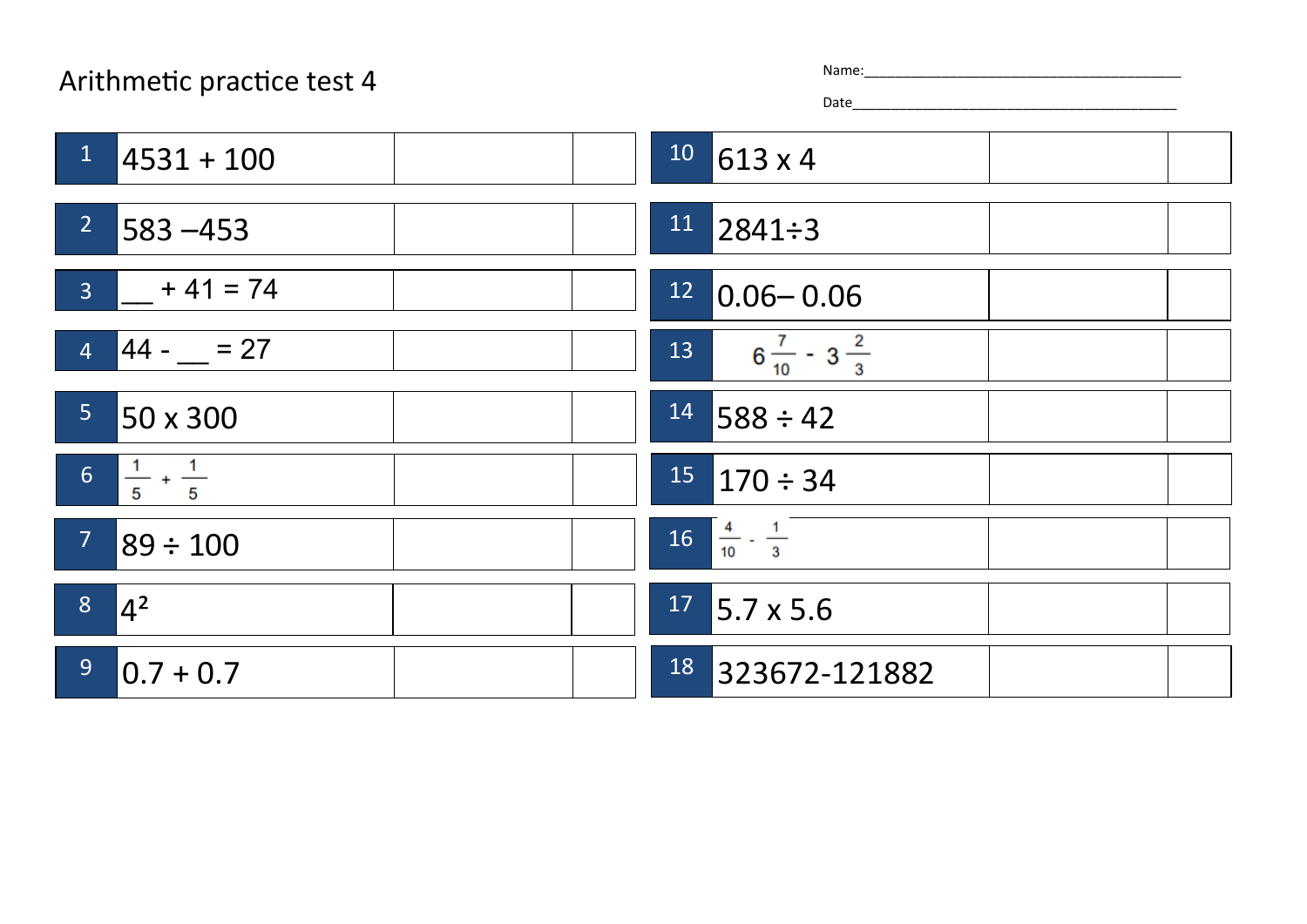| 19              | 26146+95435                          | $28$ 508 x 13                  |
|-----------------|--------------------------------------|--------------------------------|
| 20 <sub>o</sub> | 15-0.008                             | $29$ 52.71 x 100               |
| 21              | $1743 \times 45$                     | $30^{-1}/_{10}$ of 50          |
|                 | 22 $\frac{4}{10}$ x 9                | $31$ 415 + 10                  |
| 23              | 20% x 580                            | $32$ 584,392 -100              |
|                 | $\frac{24}{(10+26)} \div (10-7)$     | 33 $\frac{3}{5} + \frac{2}{3}$ |
|                 | $25 \frac{3}{5} \div 10$             | $34\frac{3}{5}$ of ___ is 45   |
|                 | $26 \frac{9}{10} \times \frac{1}{2}$ | $35$ $\div 28 = 25$            |
| 27              | 50% of 248                           | $36 \,  35 = 5 \times$         |

Things to work on for next time: